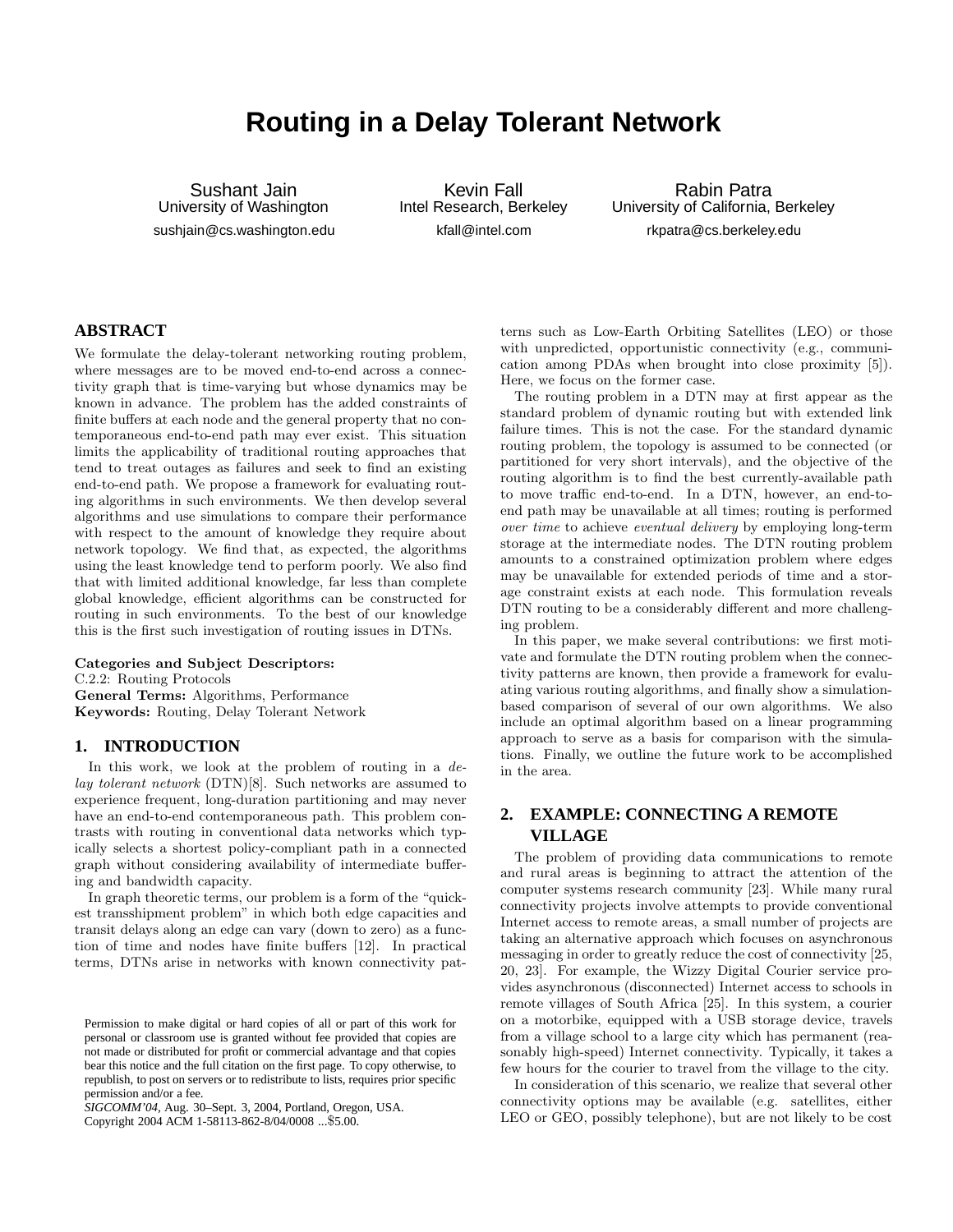

Figure 1: Scenario illustrating a variety of connectivity options between a remote village and a city. Even in this simple scenario, many route choices are possible.

effective or of sufficient capacity to handle all of the traffic. Conversely, for some traffic, such as high-priority alerts, low latency may be sufficiently important to justify using a highercost communication system offering smaller delay. Thus, we consider a simple extended scenario, based on this real-world example, that motivates the DTN routing problem.

Figure 1 shows a hypothetical village served by a digital courier, a wired dialup Internet connection, and a store-andforward LEO satellite (e.g. PACSAT). These satellites have low to moderate bandwidth (around 10 Kbps) and are visible for 4-5 short periods of time ("passes") per day (lasting around 10 minutes per pass, depending on the orbit inclination and location on Earth). We call the opportunity to communicate a contact (as in [8]), which is characterized by a duration of time, a capacity, and a propagation delay (assumed to remain constant during the contact duration). In addition, depending on the type of connection used, buffering constraints may also need to be considered.<sup>1</sup> The digital courier service represents a high-bandwidth, high-latency contact, the dialup represents a low-bandwidth, low-latency contact, and the LEO satellite represents a moderate-bandwidth, moderate-latency contact. The problem of selecting which contacts to carry messages and when represents an instance of the DTN routing problem. Route selection may depend on a variety of factors including message source and destination, size, time of request, available contacts, traffic in the system, or other factors (e.g. cost, delay, etc.).

In the next sections we develop a set of definitions and a framework for evaluating DTN routing algorithms. We then propose several of our own routing algorithms and use the framework in conjunction with simulations to evaluate their performance in the context of this village scenario.

# **3. DTN NETWORK MODEL**

Nodes and Edges The DTN graph is a directed multi-graph, in which more than one edge (also called link) may exist between a pair of nodes (see Figure 2). The reason for using a multigraph is straightforward: it may be possible to select between two distinct (physical) connection types to move data between the same pair of nodes. Furthermore, the link capacities (and to a lesser extent, propagation delay) are time-dependent (capacity is zero at times when the link is unavailable). Thus, the set of edges in the graph must capture both time-varying capacity and propagation delay as well as multiple parallel edges.

A simple example of an edge captured by this description involves a ground station and a LEO satellite rising, passing directly overhead, and setting at the opposite horizon. As it



Figure 2: Edges in a DTN graph. Nodes may be connected by multiple edges, representing different physical links. Each node  $j$  performs store-and-forward routing, and has finite storage capacity  $(b_j)$ . An edge is parameterized by its source and destination nodes plus a capacity  $(c(t))$ and delay function  $(d(t))$ .

rises, its channel capacity will generally increase until it is directly overhead and will decrease for the remaining time of the pass. This is because noise is minimal when the satellite is directly overhead but increases at lower elevations. Another example would be a bus (carrying a wireless access point) passing by a village. The throughput of the wireless link would depend upon the distance of the bus from the village. When no communication is possible, the edge is assigned zero capacity.

Contact A contact is an opportunity to send data over an edge. More precisely, it is a specific edge and a corresponding time interval during which the edge capacity is strictly positive.

Messages Communication demands are represented by messages. A message is a tuple  $(u, v, t, m)$ , where u is the source of the message,  $v$  is the destination,  $t$  is the time at which the message is injected into the system and  $m$  is its size (messages can be of arbitrary size). The set of all messages is called the traffic demand.

Storage The nodes in a DTN have finite long-term storage (buffers) used for holding in-transit data or data waiting to be consumed by the application at a destination node. In our model, the storage is exclusively used for holding in-transit data. Destination nodes are assumed to have sufficient capacity for holding data to be consumed by an application.

Routing Routing occurs in a store and forward fashion. The routing algorithm is responsible for determining the next edge(s) that a message should be forwarded along. Messages not immediately forwarded wait until they are assigned to contacts by the routing algorithm.

# **4. DTN ROUTING ISSUES**

In this section, we consider a number of important issues in any routing algorithm: the routing objective, the amount of knowledge about the network required by the scheme, when routes are computed, the use of multiple paths, and the use of source routing. We focus on how these issues arise in the context of the DTN routing problem.

## **4.1 Routing Objective**

The routing objective of traditional routing schemes has been to select a path which minimizes some simple metric (e.g. the number of hops). For DTN networks, however, the most desirable objective is not immediately obvious.

One natural objective is to maximize the probability of message delivery. Messages could potentially be lost due to creation of a routing loop or the forced discarding of data when buffers are exhausted. As an approximation, we focus on minimizing the delay of a message (the time between when it is injected and when it is completely received).

<sup>&</sup>lt;sup>1</sup>The PACSAT satellite systems have limited file storage.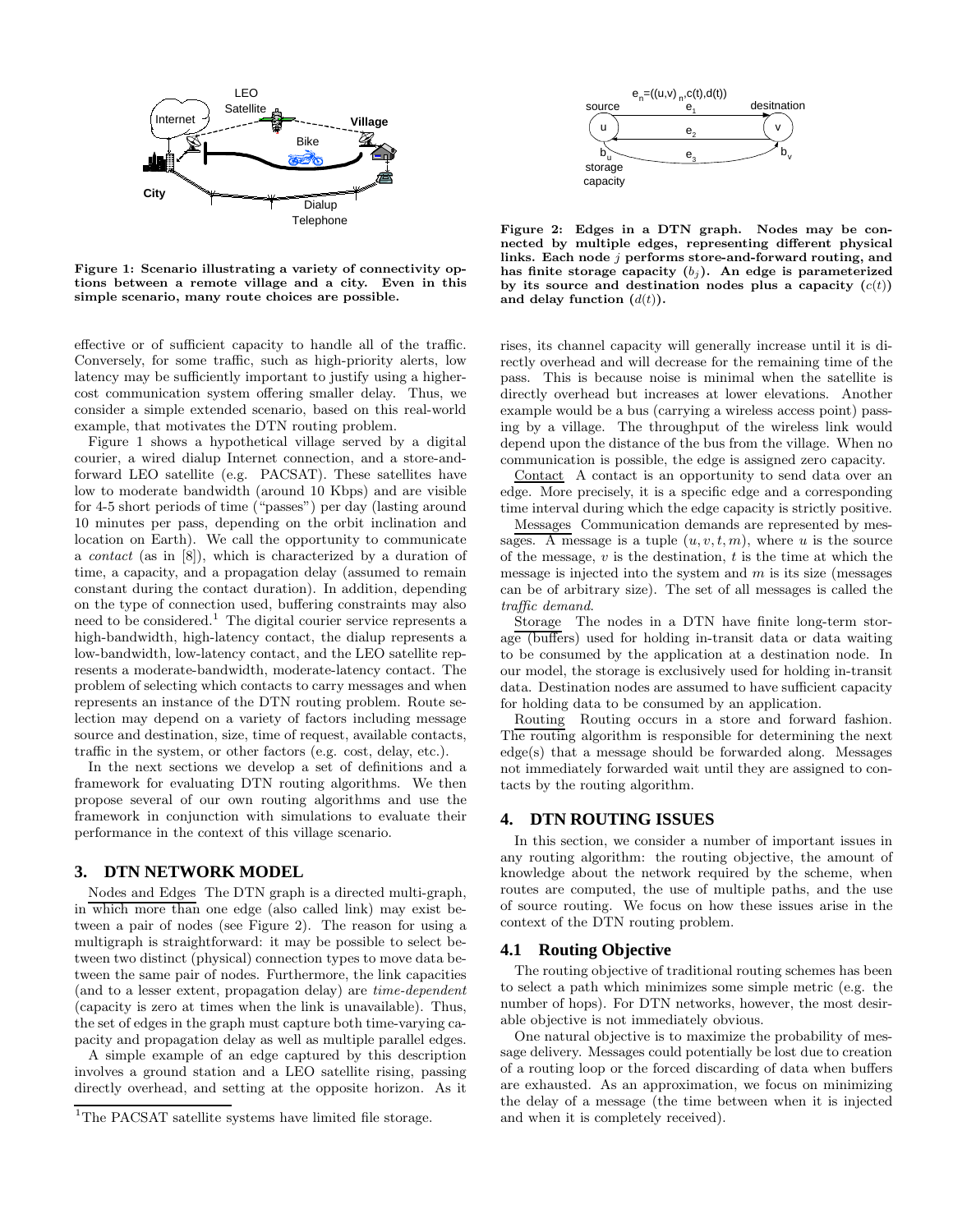While DTN applications are expected to be tolerant of delay, this does not mean that they would not benefit from decreased delay. Furthermore, we believe this metric is an appropriate measure to use in exploring the differential evaluation of several routing algorithms in an application-independent manner. Minimizing delay lowers the time messages spend in the network, reducing contention for resources (in a qualitative sense). Therefore, lowering delay indirectly improves the probability of message delivery. This is validated by our simulation results.

#### **4.2 Proactive Routing vs. Reactive Routing**

In *proactive* routing, routes are computed automatically and independently of traffic arrivals. Most Internet standard routing protocols and some ad-hoc protocols such as DSDV (Destination Sequenced Distance Vector) and OLSR (Optimized Link-State Routing) are examples of this style [4]. In a DTN, these protocols are capable of computing routes for a connected subgraph of the overall DTN topology graph. They fail when asked to provide paths to nodes which are not currently reachable. Despite this drawback, proactive network-layer routing protocols may provide useful input to DTN routing algorithm by providing the set of currently-reachable nodes from which DTN routing may select preferred next hops.

In *reactive* routing, routes are discovered on-demand when traffic must be delivered to an unknown destination. Ad-hoc routing protocols such as AODV (Ad-hoc On-demand Distance Vector) and DSR (Dynamic Source Routing) are examples of this style [4]. In these systems, a route discovery protocol is employed to determine routes to destinations on-demand, incurring additional delay. These protocols work best when communication patterns are relatively sparse. For a DTN, as with the proactive protocols, these protocols work only for finding routes in a connected subgraph of the overall DTN routing graph. However, they fail in a different way than the proactive protocols. In particular, they will simply fail to return a successful route (from a lack of response), whereas the proactive protocols can potentially fail more quickly (by determining that the requested destination is not presently reachable).

In a DTN, routes may vary with time in predictable ways and can be precomputed using knowledge about future topology dynamics. Employing a proactive approach would likely involve computing several sets of routes and indexing them by time. The associated resource requirements would be prohibitive unless the traffic demand is large and a large percentage of the possible network nodes exchange traffic. Otherwise, a reactive approach would be more attractive.

A related issue is route stability, a measure of how long the currently-known routes are valid. Route stability depends on the rate of topological change. With relatively stable routes one can employ route caching to avoid unnecessary routing protocol exchanges. With future knowledge about topology changes, caching could be especially effective in a DTN because it may be possible to know ahead of time exactly when to evict existing cached route entries.

#### **4.3 Source Routing vs Per-hop Routing**

In source routing the complete path of a message is determined at the source node, and encoded in some way in the message. The route is therefore determined once and does not change as the message traverses the network. In contrast, in per-hop routing the next-hop of a message is determined at each hop along its forwarding path. Per-hop routing allows a message to utilize local information about available contacts and queues at each hop, which is typically unavailable at the



Figure 3: Conceptual performance vs knowledge trade-off. The x-axis depicts the amount of knowledge (increasing in the positive direction). The y-axis depicts the expected performance that can be achieved using a certain amount of knowledge. The figure shows that more knowledge is required to attain better performance. Labels on top show algorithms developed in this paper using the corresponding oracles.

source. Thus, per-hop routing may lead to better performance. Unfortunately, due to its local nature, it may lead to loops when nodes have different topological views (e.g. due to incomplete or delayed routing information).

# **4.4 Message Splitting**

A message is split when forwarded in such a way that different parts (fragments) are routed along different paths (or across different contacts on the same path). This technique may reduce the delay or improve load balancing among multiple links. It is particularly relevant in DTNs because messages can be arbitrarily large and may not fit in a single contact. However, splitting complicates routing because, in addition to determining the sizes of the fragments, we also have to determine corresponding paths for the fragments.

# **5. ROUTING EVALUATION FRAMEWORK**

## **5.1 Knowledge Oracles**

The DTN routing problem has many input variables such as dynamic topology characteristics and traffic demand. Complete knowledge of these variables facilitates the computation of optimal routes. However, with partial knowledge, the ability to compute optimal routes is hampered, and the performance of the resultant routing is expected to be inferior. To understand this fundamental trade-off between performance and knowledge, we create a set of abstract knowledge oracles, each able to answer questions we ask of them. These oracles are notational elements used to encapsulate particular knowledge about the network required by different algorithms.

A key objective of our study is to understand the relationship between algorithm performance and the use of these oracles. Figure 3 illustrates this conceptually by showing the expected performance and oracle requirements for each proposed routing algorithm:

Contacts Summary Oracle This oracle can answer questions about aggregate statistics of the contacts. In particular, the contacts summary oracle provides the average waiting time until the next contact for an edge. Thus, the contacts summary oracle can only respond with time-invariant or summary characteristics about contacts.

Contacts Oracle This oracle can answer any question regarding contacts between two nodes at any point in time. This is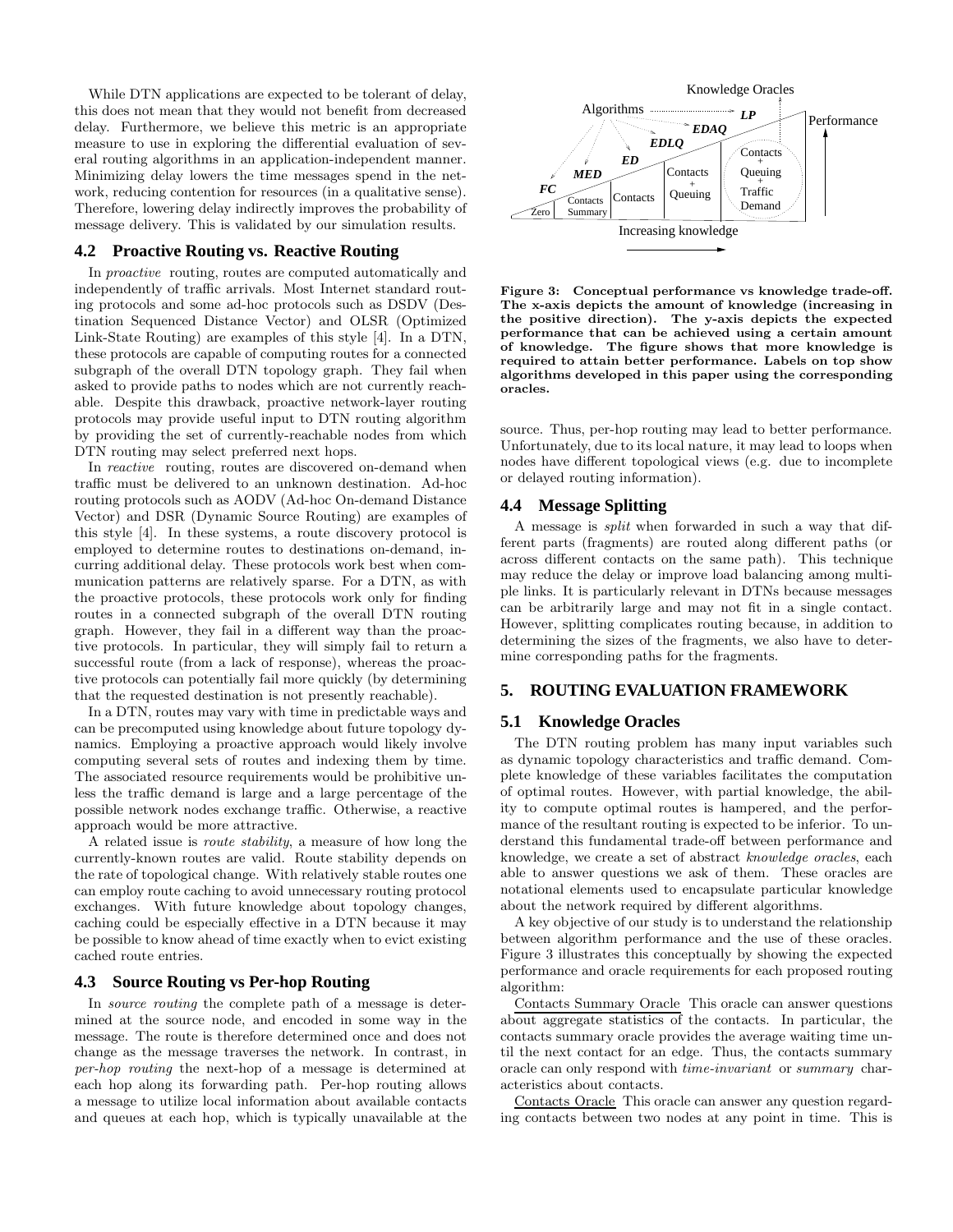equivalent to knowing the time-varying DTN multi-graph. The contacts summary oracle can be constructed using the contacts oracle, but not vice versa.

Queuing Oracle This oracle gives information about instantaneous buffer occupancies (queuing) at any node at any time, and can be used to route around congested nodes. Unlike the other oracles, the queuing oracle is affected by both new messages arriving in the system and the choices made by the routing algorithm itself. We expect it to be the most difficult oracle to realize in a distributed system.

Traffic Demand Oracle This oracle can answer any question regarding the present or future traffic demand. It is able to provide the set of messages injected into the system at any time.

#### **5.2 Routing Algorithm Classes**

We now present different routing algorithms (Table 1 gives an overview). They fall into the following three classes, based upon the amount of knowledge they need to compute routes.

Zero knowledge These algorithms do not utilize any oracles. Not surprisingly, they perform poorly. They define the minimal extreme of the knowledge-performance relationship in Figure 3.

Complete knowledge This class consists of algorithms that utilize all the oracles (contacts, queuing and traffic demand). The Linear Programming formulation of the DTN routing problem falls into this category and is discussed in Section 8. While these assumptions are far too strong to operate in a widely distributed, dynamic routing environment envisioned by DTNs, we believe this to be the first full formulation of the problem and is, therefore, an important step to establish a deeper understanding and baseline for performance comparisons.

Partial knowledge These algorithms route in the absence of the traffic demand oracle and use one or more of the other oracles (congestion, queuing). Messages are routed independently of the future traffic demand. This is a more practical assumption from an implementation perspective. Therefore, we devote most of our attention to algorithms in this class.

#### **6. ROUTING WITH ZERO KNOWLEDGE**

Algorithms in this class route with almost no assistance from any knowledge oracle. We explore one very simple such algorithm that in effect routes randomly using any available contact. Its main purpose is to provide one extreme point in the knowledge-performance relationship space of Figure 3.

Algorithm: First Contact (FC)

Oracles: None

A message is forwarded along an edge chosen randomly among all the current contacts. If all edges are currently unavailable, the message waits for an edge to become available and is assigned to the first available contact.

Properties FC performs poorly in nontrivial topologies because the chosen next-hop is essentially random and forwarding along the selected edge may not make any progress toward the destination. A message may also oscillate forever among a set of nodes (especially when frequent contacts are present among a small set of nodes) or be delivered to a dead end. It has no provision to route around congestion. Clearly, FC requires only local knowledge about the network and is trivial to implement.

Improvements The basic approach can be enhanced in many ways. One is to incorporate a sense of trajectory between the source and the destination so that the message is routed in a direction closer to the destination [17]. To prevent loops, a path vector type of approach can be used.

# **7. ROUTING WITH PARTIAL KNOWLEDGE**

The algorithms in this category compute paths using one or more of the following oracles: contacts summary, contacts, and queuing. Further, each message is routed independently of the future demand because the traffic oracle is not used. These algorithms are all based upon assigning costs to edges and computing a form of minimum-cost ("shortest") path. Costs are assigned to edges (by consulting the available oracles) to reflect the estimated delay of the message in taking that edge. The challenge and sophistication lies in assigning costs such that the assigned costs are close to the delay that will actually be encountered when a message is forwarded across the DTN.

The reasons for considering only cost-based algorithms in this class are two-fold. First, they provide a convenient and common way to utilize the different knowledge oracles (thereby, identifying to what extent global knowledge is necessary). Second, they correspond naturally to traditional shortest-path based routing problems which are well-understood and for which simple computationally-efficient distributed algorithms are known. This simplicity, however, comes at the price of imposing certain restrictions on the nature of routing paths determined. One key limitation is that only a single path to a destination is derived. As argued earlier, for DTNs it may be important to use multiple paths (with splitting) to achieve near-optimal performance. Interestingly, the basic ideas introduced here can be used to find multiple routes and good split sizes. This is discussed briefly at the end of this section.

#### **7.1 Computing Shortest (minimum cost) Paths**

To model the forwarding delay of a message in a DTN, we consider three delay components: 1) queuing time: time until a contact becomes available, 2) transmission delay: time to inject a message completely into an edge, and 3) propagation delay. Queuing time includes both the time waiting for an edge to become available (waiting time) plus the time to drain messages already scheduled for departure on that edge. Queuing time can be large because edges may be unavailable for long periods of time. Given that edge capacities and propagation delays vary with time, we also expect route selection to vary with time.

When edge costs are time-invariant, shortest paths can be computed using Dijkstra's shortest path algorithm. However, if the costs are changing with time the straightforward approach does not work. We must make two modifications to overcome this problem. First, the time a message will arrive at a particular node must be predicted. Second, the predicted arrival time must be used to determine the cost of taking subsequent edges. This would, in turn, affect the time the message arrives at neighboring nodes. Interestingly, Dijkstra's algorithm can be adapted to compute the shortest paths for this case. Pseudocode for the modified algorithm is given in Algorithm 7.1.

The key difference between this algorithm and the traditional Dijkstra's algorithm is the definition and the use of the  $w$  (cost) function. It takes into account the time a message arrives at a node. This time is then used to compute the cost of traversing edges emanating from that node (lines 7 and 8 of Algorithm 7.1).

The modified Dijkstra's algorithm requires the cost function for all edges to have the FIFO property. This property ensures that a message can not arrive earlier at the destination of an edge by simply waiting longer at the source of the edge (i.e. you will not travel more quickly over an edge if you wait to use it). Formally, it means that for all edges  $e$  and all pairs of time  $t_1, t_2$ with  $t_1 < t_2, w(t_1, e) + t_1 \leq w(t_2, e) + t_2$ . When considering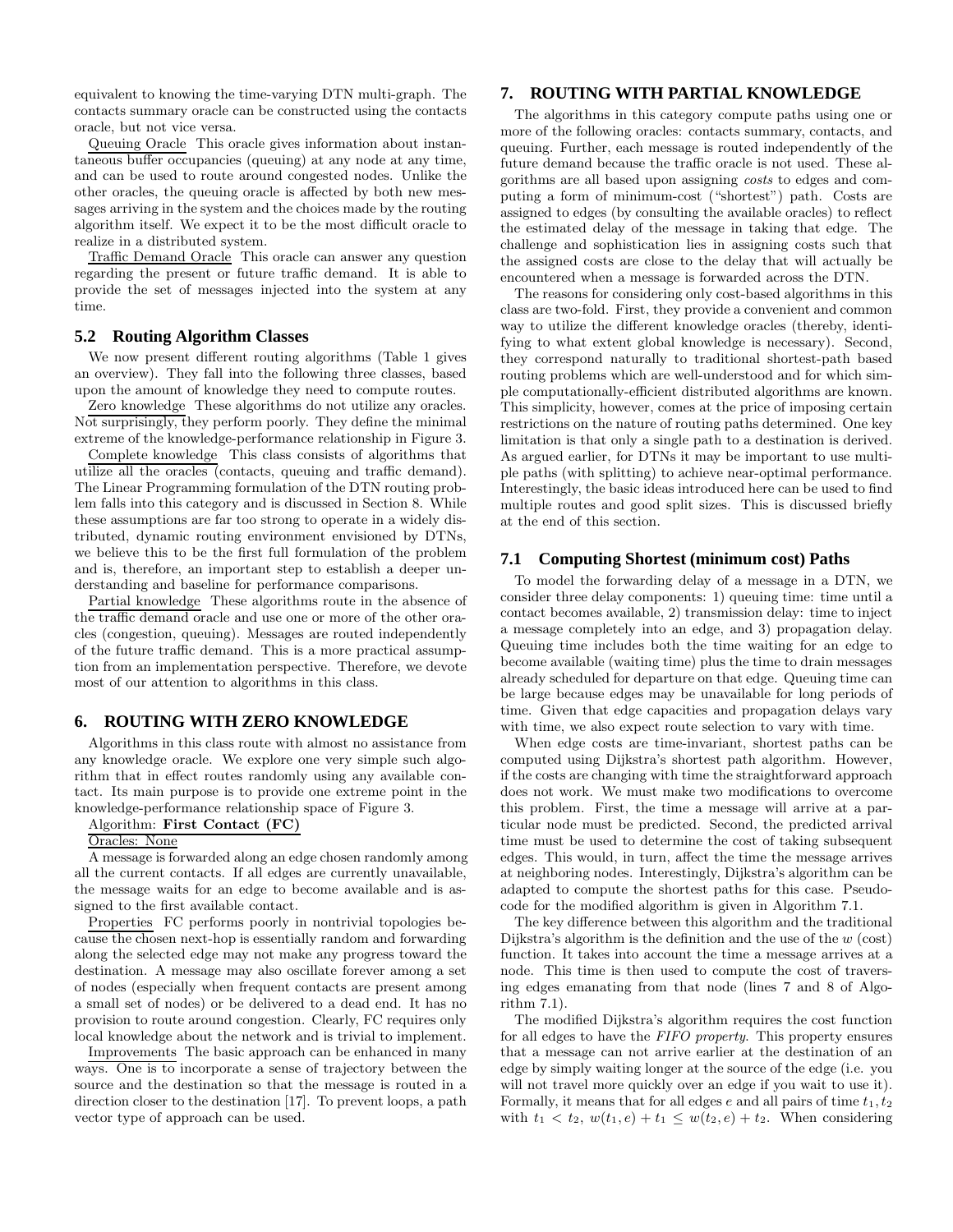| Abbr.      | Name                                  | Description                                                                                       | Oracles Used                  |
|------------|---------------------------------------|---------------------------------------------------------------------------------------------------|-------------------------------|
| FC         | First Contact                         | Use any available contact                                                                         | None                          |
| <b>MED</b> | Minimum Expected Delay                | Dijkstra with time-invariant edge costs<br>based on average edge waiting time                     | Contacts Summary              |
| ED         | Earliest Delivery                     | Modified Dijkstra with time-varying<br>cost function based on waiting time                        | Contacts                      |
| EDLQ       | Earliest Delivery with<br>Local Queue | ED with cost function incorporating lo-<br>cal queuing                                            | Contacts                      |
| EDAQ       | Earliest Delivery with<br>All Queue   | ED with cost function incorporating<br>queuing information at all nodes and<br>using reservations | Contacts and Queuing          |
| LP         | Linear Program                        | -                                                                                                 | Contacts, Queuing and Traffic |

Table 1: Overview of different routing algorithms. All Dijkstra-based algorithms incorporate a cost function sensitive to edge propagation and transmission delays. Costs are ascertained by consulting the respective oracles.

| Input: $G = (V, E), s, T, w(e, t)$                                                        |  |  |  |  |  |  |
|-------------------------------------------------------------------------------------------|--|--|--|--|--|--|
| Output: L                                                                                 |  |  |  |  |  |  |
| 1: $Q \leftarrow \{V\}$                                                                   |  |  |  |  |  |  |
| 2: $L[s] \leftarrow 0$ , $L[v] \leftarrow \infty \forall v \in V \text{ s.t } v \neq s$ . |  |  |  |  |  |  |
| 3: while $Q \neq \{\}$ do                                                                 |  |  |  |  |  |  |
| Let $u \in Q$ be the node s.t $L[u] = \min_{x \in Q} L[x]$<br>4:                          |  |  |  |  |  |  |
| 5: $Q = Q \leftarrow \{u\}$                                                               |  |  |  |  |  |  |
| 6:<br>for each edge $e \in E$ , s.t. $e = (u, v)$ do                                      |  |  |  |  |  |  |
| if $L[v] > (L[u] + w(e, L[u] + T))$ then<br>7:                                            |  |  |  |  |  |  |
| $L[v] \leftarrow L[u] + w(e, L[u] + T)$<br>8:                                             |  |  |  |  |  |  |
| 9:<br>end if                                                                              |  |  |  |  |  |  |
| end for<br>10:                                                                            |  |  |  |  |  |  |
| $11:$ end while                                                                           |  |  |  |  |  |  |

Algorithm 1: Dijkstra's Algorithm modified to use timevarying edge costs.  $s$  is the source node.  $T$  is the start time.  $L: V \to R$  is the array returning the cost of the shortest path for all nodes. The cost function  $w : E \times R^+ \to R^+$ , gives the cost as a function of edge and time. The interpretation of  $w(e, t)$  is the following: Let  $e$  be an edge from node  $u$  to node  $v$ . Given a message at u at time t,  $w(e,t)$  is the cost (delay) of sending it to v. Therefore, if e is taken the message will reach v at time  $t+w(e,t)$ . The algorithm also works if the network topology is a multigraph. The unmodified Dijkstra's algorithm (for time invariant costs) is the same except that the cost function  $w(e, L[u] + T)$  is replaced by  $w(e)$  in lines 7 and 8.

different cost assignments, we make sure the above condition holds. In practice it does because, in a single physical link, any message would not be able overtake other messages sent earlier.

The above property does not prevent a message from waiting at a node in order to reduce the overall delay. For example, consider a case in which two nodes have two edges between them with different propagation delays. The algorithm may prefer to wait for the lower propagation delay link over the other even if it is currently unavailable.

# **7.2 Algorithms with Time-Invariant Costs**

# Algorithm: Minimum Expected Delay (MED)

# Oracles: Contacts Summary

The cost of an edge is the sum of the average waiting time, propagation delay and transmission delay. The route of a message is independent of time so a proactive routing approach can be used. MED uses the same path for all messages with the same source-destination pair. No mechanism is employed to route around congestion or avoid message drops if storage space is unavailable.

Properties The key property of MED is that it minimizes the average waiting time. It fails to exploit superior edges which become available after the route has been computed. For example, a direct contact to the message destination arises when the message is waiting for the pre-computed next-hop to become available. In this case, the new contact would not be used.

Improvements Finding multiple disjoint paths with similar costs and randomly selecting among them could improve load balancing and reduce congestion [16]. The precomputed route could be modified in-transit if a superior contact becomes available. This would, in effect, make it a form of loose source routing, with a somewhat reactive behavior.

#### **7.3 Algorithms with Time-Varying Costs**

The w function varies with both edge and time. In addition, it depends on the size of the message under consideration (because of transmission delay). It may also depend on the node assigning costs because costs may depend on its local queue occupancy. Therefore, for sake of uniformity, we represent the cost function  $w(e,t)$  in the following form:

$$
w(e,t) = w'(e,t,m,s)
$$

Here,  $e$  is the edge,  $t$  is the time for which we are computing the cost,  $m$  is the size of the message under consideration and s is the node assigning the costs (and invoking Dijkstra's algorithm). The  $w'$  function is now defined as:

$$
w'(e,t,m,s)\ =\ t'(e,t,m,s)-t+d(e,t')
$$

where,

$$
t'(e,t,m,s) ~=~ \min\{t''|\int_{x=t}^{t''}c(e,x)~dx~\geq~(m+Q(e,t,s))\}
$$

The functions  $c(e,t)$  and  $d(e,t)$  are the capacity and the propagation delay functions for the DTN topology (given by the contacts oracle). The function  $Q(e,t,s)$  is the queue size at the source of edge  $e$  at time  $t$  as predicted by the node  $s$ . The parameter s in  $Q(e,t,s)$  is used to distinguish between local and global queuing. We now explain how  $w'$  models the delay that will be seen by the message when sent over the edge  $e$  starting at time t.

 $t'$  is the earliest time the queued data at edge  $e$  and the message under consideration can be unloaded into the network for transmission (assuming FIFO queuing). The integral captures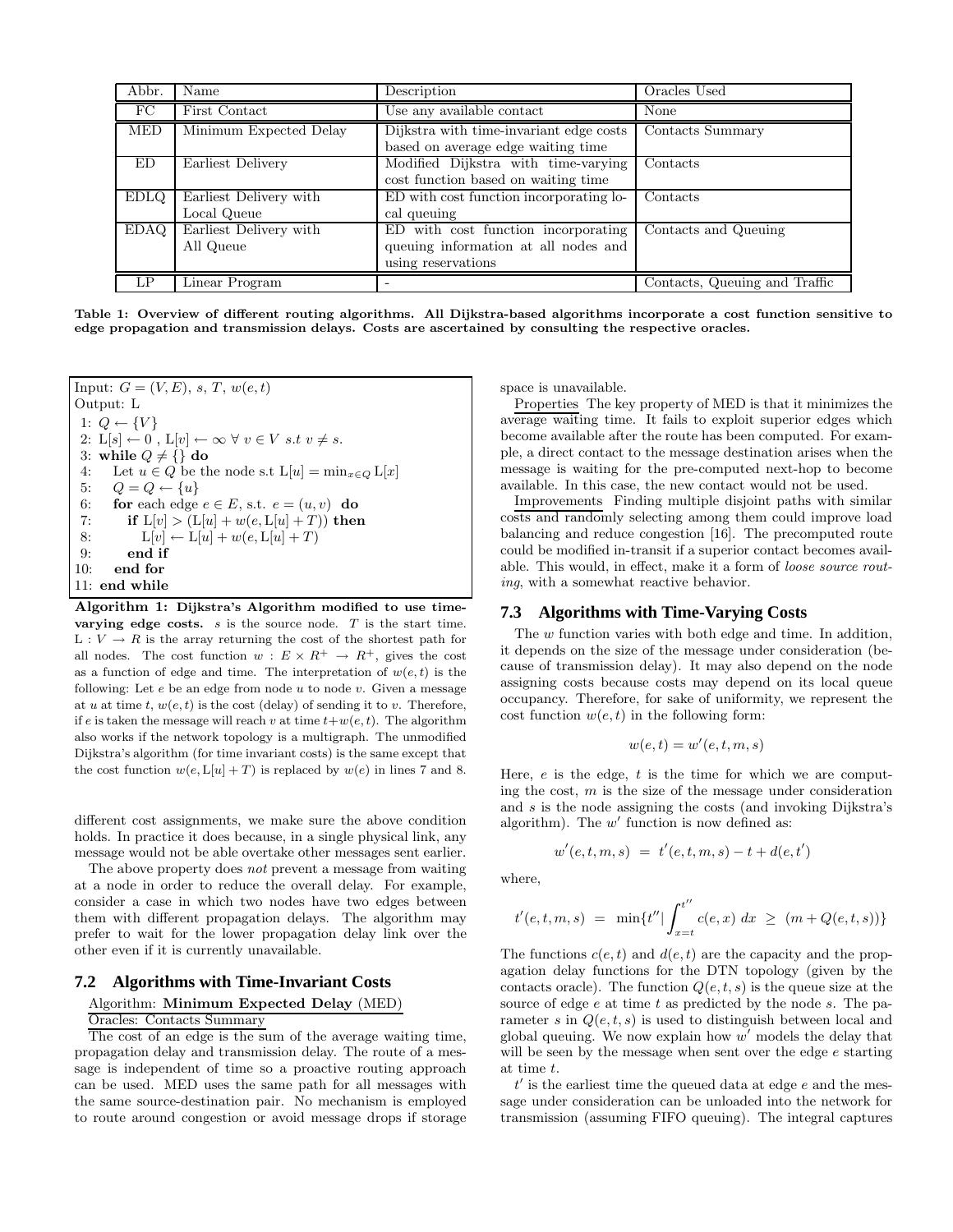the volume of data that could be moved through the edge during the time interval  $[t, t'']$ . The  $d(e, t')$  function captures the propagation delay seen by the message. Therefore, the  $w'$  function represents the total time to transfer a message of size  $m$ over edge  $e$  (starting at time  $t$ ).

The cost assignments used in the algorithms we present next differ primarily in the definition of the Q function. The first algorithm uses only the contacts oracle and lacks information about either local or global queuing (it thus assigns a value of zero to Q). The second algorithm assigns a non zero value to  $Q(e,t,s)$  whenever e is a local edge with respect to s and a zero value otherwise. Finally, the third algorithm uses the queuing oracle to determine  $Q(e,t,s)$  everywhere, thereby incorporating global knowledge about the status of queues.

#### Algorithm: Earliest Delivery (ED)

#### Oracles: Contacts

This algorithm does not incorporate any queuing information and assigns a value of zero to the Q function:

$$
Q(e,t,s) = 0
$$

Computed routes are loop free, because the paths computed by the Dijkstra's shortest path algorithm are loop free. The route is determined once at the source and fixed, making ED a form of source routing. Paths are computed without considering the availability of storage at intermediate nodes on the path and this may lead to drops when buffers overflow. The route computation is not affected by existing messages in the system, limiting ED's ability to route around congestion.

Properties ED is optimal in the following two cases: if the nodes on the selected path have no queued messages, or if contact capacities are sufficiently large. In the first case, ED is optimal because it has assigned the correct value (zero) to the Q function everywhere. In the second case, it is also optimal (even if queuing is not zero) because once an edge is available and its capacity is large, the time to transmit all the queued data (including the message itself) is negligible. Thus, the queue size does not affect the delay in these cases, and ED's selection of a zero value for Q is appropriate.

Paths computed by ED do not take into account queuing delays. If an edge is purported to be available at a certain time, the algorithm assumes that it can, in fact, be used to send the message. However, if many other messages are ahead in the queue, the contact may finish before the message is sent. This is now disastrous because the time the message reaches the next-hop is very different from what was predicted when the route was computed. Therefore, continuing the route computed earlier may be far from optimal. We explore this point in detail in our evaluation in Section 9.4.

#### Algorithm: Earliest Delivery with Local Queuing (EDLQ) Oracles: Contacts

In this algorithm, local queue occupancy is taken into account in estimating the edge delays. The Q function is:

$$
Q(e, t, s) = \begin{cases} \text{ data queued for } e \text{ at time } t & \text{if } e = (s, *) \\ 0 & \text{otherwise} \end{cases}
$$

The Q function accounts for queuing at all edges outgoing from the current node (denoted by ∗ above) and helps to route around congestion at the first hop. It does not account for queuing that will be encountered when the message reaches other nodes in the path. However, unlike ED, we recompute the route at every hop (per-hop routing). This allows the path traversed to be sensitive to the queuing present at all edges in the path.

Properties The EDLQ cost assignment function depends on the node which is computing the route. This may lead to loop formation and the possibility that messages may oscillate forever. Such oscillations can be avoided by employing path vectors and performing a re-computation with fixed routes (e.g. calculated using ED) when a loop is detected. Like ED, messages might get dropped because of buffer overrun.

#### Algorithm: Earliest Delivery with All Queues (EDAQ) Oracles: Contacts, Queuing

EDAQ uses the queuing oracle to determine the instantaneous queue sizes across the entire topology at any point in time. The Q function is:

 $Q(e,t,s)$  = data queued for e at time t at node s

Like ED, messages are source routed. Routes are not recomputed at every hop because when routes were selected, the Q function already took into account queuing at all nodes.

After computing the best route for a message, edge capacity must be reserved for the message over all edges (at appropriate times) along its path. Such reservations ensure that messages will have been moved in sufficient time to avoid missing scheduled contacts. In addition, reservations allow the queuing oracle to make accurate predictions about queuing in the network. Realizing bandwidth reservations is likely to be a significant challenge for a DTN, where communicate with some nodes may be significantly delayed. For systems where centralization is practical (e.g. a separate low-delay control network exists), bandwidth allocation would be greatly simplified.

Properties EDAQ determines an optimal route for a new message given existing reservations for the previous messages. This follows because it correctly accounts for the queuing delay, provided by the queuing oracle. Bandwidth reservations are required to accurately implement the queuing oracle. Finally, like previous algorithms, EDAQ is also oblivious to available buffer capacity. Incorporating storage constraints within the framework of computing shortest paths by assigning costs is much harder and open for future investigation. One approach is to use a different algorithmic methodology such as a linear programming formulation, as discussed in the next section. Dynamic flow control may also be effective.

#### **7.4 Other Algorithmic Variations**

The algorithms discussed here can be extended in various ways. We briefly introduce these ideas and leave a detailed study for future work.

Active route re-computation The ED algorithm may perform poorly when computing paths over a congested network because precomputed routes remain unchanged even if intended contacts are missed during delivery. This can be addressed by re-computing routes as a message transits the network (i.e. when it becomes apparent a message will miss its next anticipated contact).

Global queuing estimation Implementing the queuing oracle (used by EDAQ) in a practical system will be difficult due to its requirement for global knowledge. To approximate its function, the EDLQ algorithm can be augmented by keeping track of the size of messages it forwards along each routing path. This can be used to construct an an estimate of queuing at nodes beyond the local one, so as to mimic the queuing oracle, but can still be implemented with only local computations.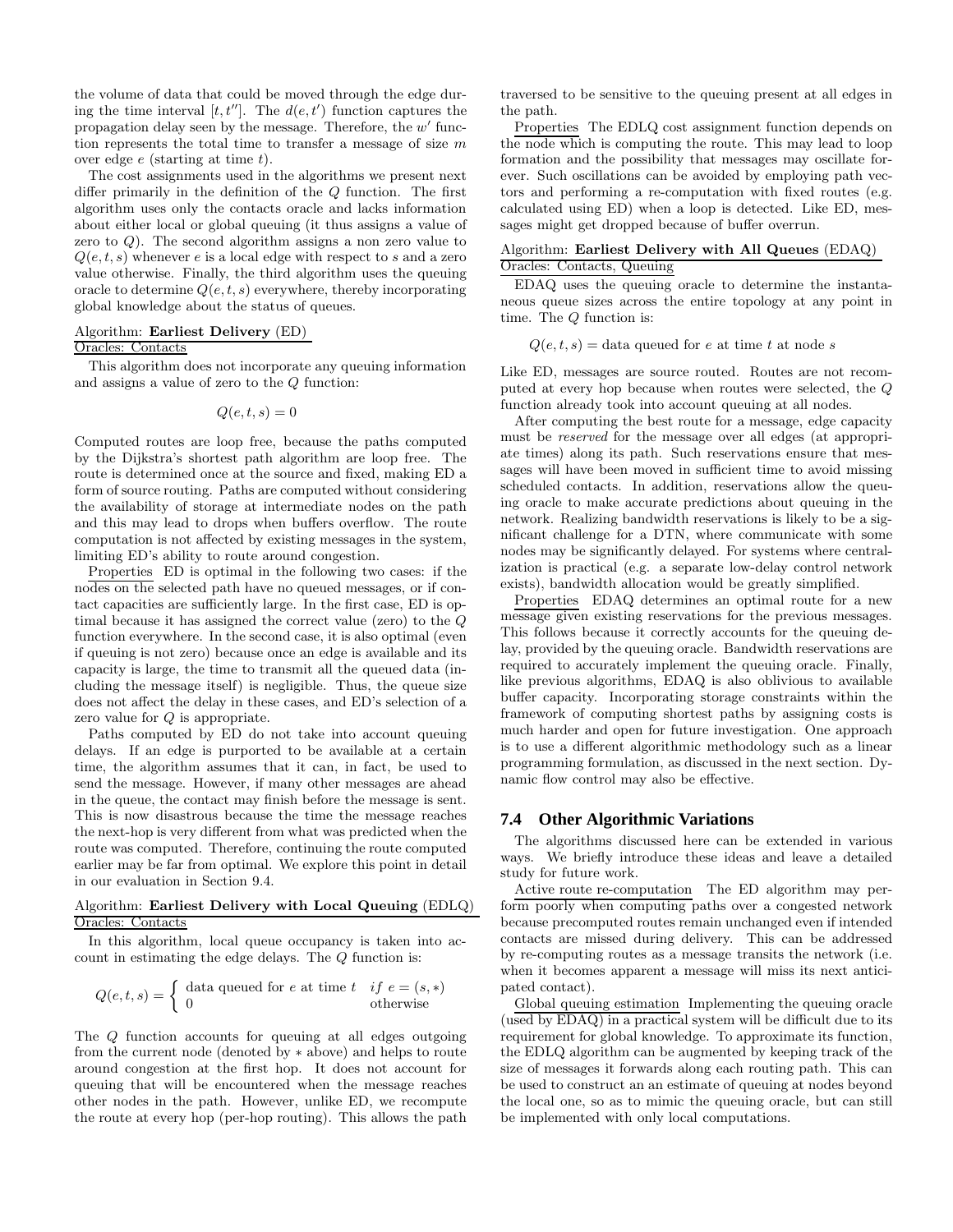Splitting revisited The algorithms discussed so far determine a single route for a given message. This approach is fine if messages are small enough to be sent completely during one contact. But if messages are large, it may be better to split them and send different parts over different paths. A slight variant of EDAQ can be used to determine both the split sizes and the routes. The algorithm works by repeatedly invoking EDAQ to determine the shortest path in the network (for a very small message size). After each invocation of EDAQ, the capacity of the computed shortest path is determined and that amount of data is sent over it. Reservations have to be made before the next iteration to ensure correctness. This idea is similar to the use of shortest path algorithms in determining a minimum cost flow in a network (known as the sequential shortest path algorithm) [1]. Another heuristic approach is to split a large message into small messages of a predetermined size. In many cases, the underlying edge properties can be used to determine a suitable size. Each of the smaller messages can then be routed independently. This offers simplicity at the cost of sub-optimal routes.

# **8. ROUTING WITH COMPLETE KNOWLEDGE**

In the previous section we considered algorithms that compute routes without regard to the future traffic demand. It can be shown easily by constructing examples that these algorithms are not globally optimal. The sub-optimal performance is fundamental because these algorithms lack knowledge about the traffic demand and do not consider the buffer constraints. We now present a Linear Programming formulation that uses all the oracles to determine the optimal routing for minimizing average delay in the network. The LP formulation is an adaptation of the dynamic version of the classical multi-commodity flow problem [12]. The dynamic version involves balancing flow during a set of disjoint time intervals. Thus, the first step in employing an LP approach is to determine the time intervals over which the balance equations must hold. The second step is to construct the other LP constraints for the DTN routing problem in which edges and nodes are capacitated in a timevarying fashion. These constraints may cause messages to split.

#### **8.1 Time Intervals**

For the DTN LP formulation, we have a flow balance equation for each time interval. Each equation balances the flow entering or leaving a node against both input/output flows (as in the traditional multi-commodity flow problem) and flows entering or leaving the local buffer. One simple approach to obtain the set of time intervals is to discretize time into very small, fixed-sized intervals. However, this can lead to a very large number of time intervals and may not be practical. Instead, we can show that a set of intervals satisfying a certain subdivision property is sufficient (though not necessary) to achieve the same results. Intuitively, these time intervals represent time shifts of the periods when message transmission or reception can occur. Contact start and end times and the message arrival times are the natural markers for constructing these intervals, but with propagation delays, further refinement is needed. For a detailed discussion of the algorithm to determine these time intervals (and proofs of their sufficiency to solve the problem) please refer to the technical report [2]. The rest of the paper assumes that the time intervals have been determined.

#### **8.2 LP Formulation**

Time Intervals The set of time intervals is denoted by  $\mathcal{I}_E$ . The time intervals are numbered  $I_1, \ldots, I_q, \ldots, I_h$ . Further, by construction  $I_q = [t_{q-1}, t_q)$  (and  $t_{q-1} < t_q$ ). Therefore, the set  $\mathcal{I}_E$  partitions the interval  $[t_0, t_h)$ .

For an interval  $I = [a, b)$  and  $r \in R^+$ , we let  $I \oplus r$  denote the (shifted) interval  $[a + r, b + r]$ . The conditions for constructing time intervals enforce that an interval, when shifted by any propagation delay, is also a valid interval in the set  $\mathcal{I}_E$ . This ensures that for all edges, the messages transmitted during an interval of the sending node would be received at the destination node also in a valid interval.

We make an important assumption that both the capacity and delay of an edge are constant over a time interval. If not, the time interval can be subdivided so that the variable capacity (or delay) can be satisfactorily approximated by a constant in each interval.

Graph construction The following definitions are based upon our discussion of the DTN model in Section 3.

V is the set of nodes in the network.

E is the set of edges in the network.

 $c: E \times R^+ \to R^+$ , where  $c_{e,t}$  is the capacity of the edge e at time t.

 $d: E \times R^+ \to R^+$ , where  $d_{e,t}$  is the propagation delay of the edge e at time t.

 $b_v$  is the storage capacity of the node v.

 $I<sup>v</sup>$  is the set of edges whose destination node is v (incoming edges).

 $\overline{O}^{\nu}$  is the set of edges whose source node is v (outgoing edges).

Traffic demand Traffic demand is the set of all messages and is denoted by K. A message is a tuple  $(u, v, t, m)$  where  $(u, v)$ is the source-destination node pair,  $t$  is the time at which the message is injected and  $m$  is the message size. For a message  $k \in K$ , the functions s(k), d(k),  $\omega(k)$ , m(k) are used to retrieve the source node, the destination node, the start time and the size of the message respectively.

Variables used in formulating the LP The following definitions capture the state and the transitions in the network.

•  $N_{v,t}^k$  is the amount of message k occupying the buffer at node v at time  $t \in T_E$ 

•  $X_{e,I}^k$  is the amount of message k transmitted (at the tail of the edge) over edge e during  $I \in \mathcal{I}_E$ 

•  $R_{e,I}^k$  is the amount of message k received (at the destination of the edge) over edge e during  $I \in \mathcal{I}_E$ 

•  $K^v = \{k | k \in K \text{ and } d(k) = v\}$  i.e the set of messages whose destination node is v.

The transmission variables (denoted by  $X$ ) and the reception variables (denoted by  $R$ ) are used together to model the propagation delay encountered in sending messages.

Objective function The objective function is to minimize the average delay, which can be realized by minimizing the sum of the delays for all messages:

$$
\min \sum_{v \in V} \sum_{k \in K^v} \sum_{I_q \in \mathcal{I}_E} (t_{q-1} - \omega(k)) \cdot (\sum_{e \in I^v} R_{e,I_q}^k - \sum_{e \in O^v} X_{e,I_q}^k) \tag{1}
$$

The summation,  $\sum_{e \in \mathcal{I}^{\vee}} R_{e,I_q}^k$  represents the amount of data belonging to message  $k$  that is coming into the node  $v$  in the interval  $I_q$ . Because of limited storage, it is possible that the data leaves the destination node temporarily to some other node with more storage and re-enters it at a later point. This is accounted for by subtracting the term  $\sum_{e \in \mathcal{O}^{\mathbf{v}}} X_{e, I_q}^k$ . The above difference is multiplied by the length of time that has passed since the start of that message (i.e.  $t_{q-1} - \omega(k)$ ) to get the total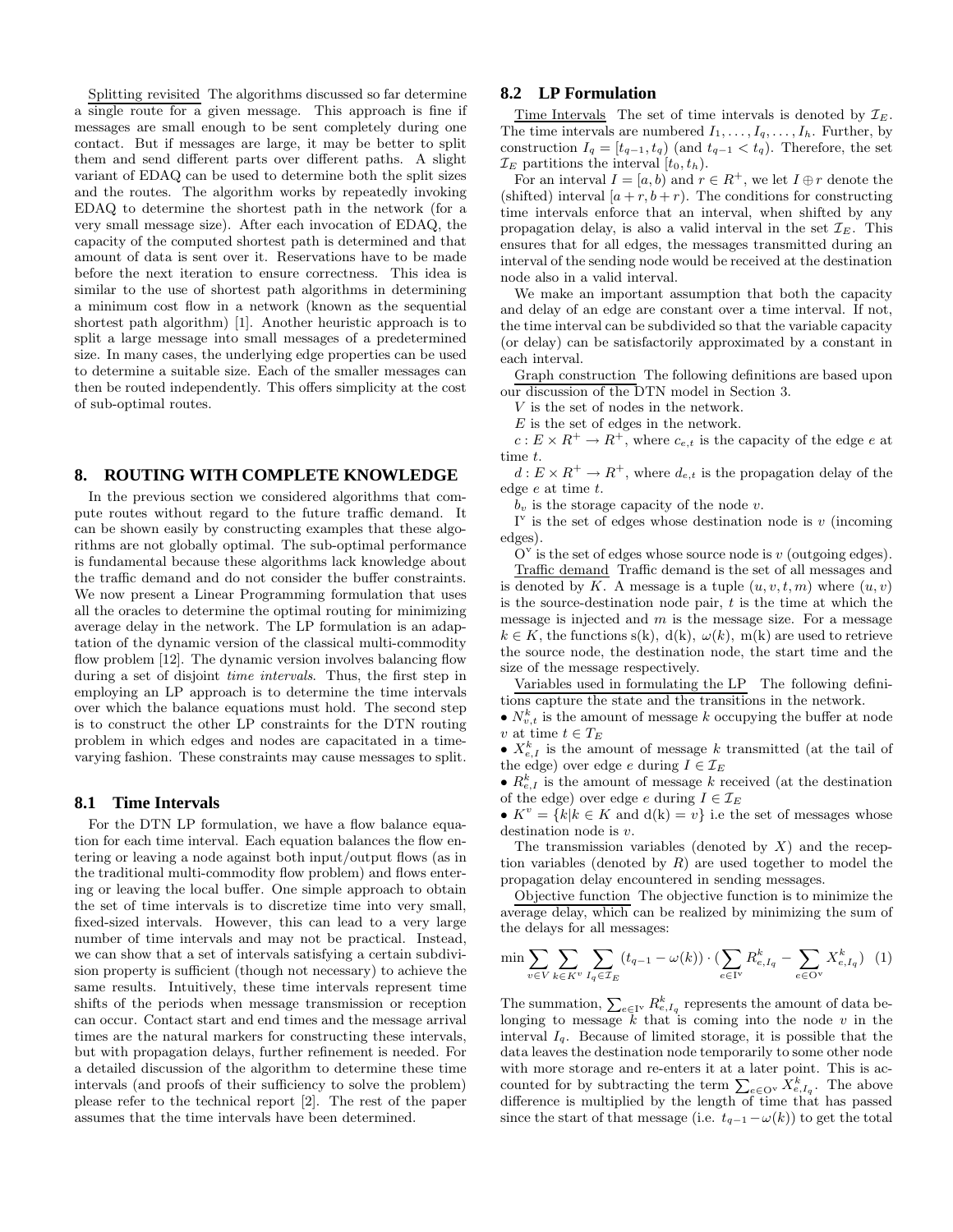delay suffered by that fraction of the message  $k$  that arrived in the interval  $I_q$  at node v. Finally, we sum over all the possible intervals for all messages and all nodes.

Observe that if a message is received over two time intervals (due to splitting) the net delay of the message is the weighted sum of the delay of the two fractions. A more natural approach would be to consider the time at which the last fraction of the message is received. However, we found that modeling that as a linear constraint requires the use of integer variables. This results in significantly increased computational complexity as compared to solving standard linear programs and therefore was not considered.

LP constraints

$$
\sum_{e \in \Gamma^v} R_{e, I_q}^k - \sum_{e \in \mathcal{O}^v} X_{e, I_q}^k =
$$
\n
$$
\begin{cases}\nN_{v, t_q}^k - N_{v, t_{q-1}}^k + m(k) & \text{if } s(k) = v, \omega(k) = t_q \\
N_{v, t_q}^k - N_{v, t_{q-1}}^k & \text{otherwise}\n\end{cases}
$$
\n $k, v, I_q$  (2)

$$
R_{e, I_q \oplus d_{e, t_{q-1}}}^{k} = X_{e, I_q}^{k} \qquad k, e, I_q \quad (3)
$$

$$
\sum_{k \in K} N_{v,t_{q-1}}^k \leq b_v \qquad \qquad v, I_q \qquad (4)
$$

$$
\sum_{k \in K} X_{e, I_q}^k \le c_{e, t_{q-1}} \cdot |I_q| \qquad e, I_q \qquad (5)
$$

$$
N_{v,t_0}^k = \begin{cases} m(k) & \text{if } v = s(k), t_0 = \omega(k) \\ 0 & \text{otherwise} \end{cases} k, v \qquad (6)
$$

$$
N_{v,t_h}^k = \begin{cases} m(k) & \text{if } v = d(k) \\ 0 & \text{otherwise} \end{cases} k, v \qquad (7)
$$

The notation  $k, v, I_q$  in equation (2) means that there is an equation of this form for all  $k \in K$ ,  $v \in V$  and  $I_q \in \mathcal{I}_E$ . The same is true for other equations.

Equation (2) gives the flow constraints, which balance the change in the storage occupancy of a node against the net incoming flow for every time interval.

Equation  $(3)$  relates the variables X and R by stating that the traffic transmitted at the initial point of e during  $I_q$  is equal to the traffic received at the end point of e during the time interval  $I_q \oplus d_{e,t_{q-1}}$  (i.e. after the edge delay).

Constraints are also needed to ensure that the amount of data sent over a link is limited by its capacity over that time interval and that the storage at any node does not exceed the specified limit. These are captured by equation (4) and equation (5).

Finally, equations (6) and (7) are the initial and the final conditions regarding storage. Equation (6) says that in the beginning, only nodes that have messages to send have an occupied buffer. Equation (7) states that at the end, only nodes that are destinations for messages have an occupied buffer.

## **9. PERFORMANCE EVALUATION**

#### **9.1 Simulator for DTN**

We use simulation to compare the performance of the routing algorithms in different environments. We developed a publiclyavailable custom simulator for DTN environments [7]. We use it to explore two scenarios, the remote village described in Section 2 and a city bus network scenario (Section 9.3).

The DTN simulator is a discrete event simulator written in Java. Its main theme is to simulate DTN-like store and forwarding of messages over long periods of time sustaining link disconnections and failures. The two key components of the simulator are the nodes and the links, which can be created and destroyed dynamically (and also temporarily or permanently). Nodes have finite storage capacity.

Links are attached to nodes and are directional by default. They have finite propagation delay and finite bandwidth. To model link unavailability (or availability), patterns (simulator objects) can be associated with a link to specify the exact time intervals during which the link is down (or up). These patterns can be generated randomly from a probability distribution or specified explicitly in a file. Unlike traditional network simulators, the DTN simulator distinguishes between the following two modes of link disconnection:

1) Complete link failure: causes all the transiting messages on the link to be dropped. This corresponds to failure of the physical media or complete interference.

2) Link close at the source: prevents sending any more data into the link. The data that has been sent, however, continues to reach the destination. This is similar to a wireless/satellite connection fading away. It is especially relevant for networks with very long propagation delays.

The simulator also supports reactive fragmentation. If a message is being sent when a link closes, a fraction of the message is transferred successfully (the amount is based upon the transmission start time, the link capacity, and the close time). The transmitting node is then informed of the amount of data transmitted, and is given the opportunity to route the remaining fraction. The final destination of the message is responsible for reassembling its constituent parts.

# **9.2 Scenario 1: Routing to a Remote Village**

We now return to the problem of routing to a remote village mentioned in Section 2 (Figure 1). The village is Kwazulu-Natal and and the city is Capetown, both in South Africa. Their respective (latitude, longitude) locations are as follows: (28.8830S, 31.4670E) and (31.282S, 29.45E). We shall assume the dialup provides 4 Kb/s and is available only during late night  $(11 \text{ pm to } 6 \text{ am}, \text{local time})$ .<sup>2</sup> We assume the availability of three PACSAT satellites for the purpose of delivering data: OSCAR-11, PACSAT and PCSAT [3]. We use the PRE-DICT [15] satellite tracking software to determine the time of the passes of these satellites. The satellite is assumed to be in range of both the city and the village at the same time as it is flying over them. This is a reasonable assumption because the village and the city are geographically close in this case. We also have three motorbikes that travel from the village to the city (and vice-versa) every day at different times. Each trip takes about two hours (one way), the bandwidth to/from the motorbike is taken to be 1Mbps, its contact time at the city or the village is 5 minutes, and it can store up to 128MB (the size of a USB dongle).

These (partially hypothetical) parameters represent only one of the many ways to connect a remote village, and we cannot currently claim it to be representative. Nevertheless, even this relatively simple scenario exhibits a richness in routing decision opportunities and allows us to examine the type of choices made by our proposed algorithms. In the next section, we consider a more general and complex DTN topology and explore its performance in more detail.

<sup>2</sup>During day time it is too expensive to use this connection.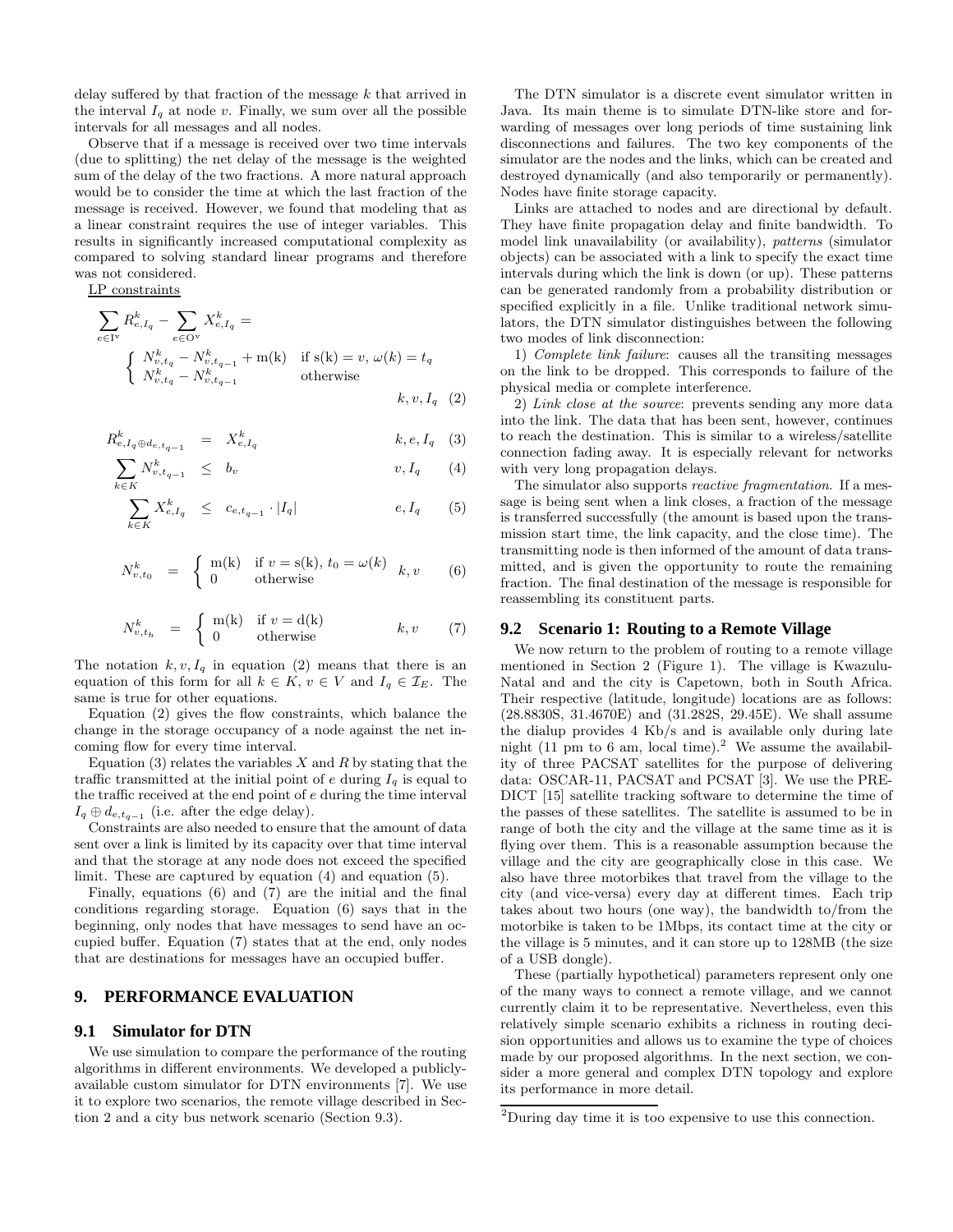

Figure 4: Traffic breakdown by different connectivity options.

Traffic demand generation Messages are injected at the village (destined for the city) and vice-versa. Messages from the village are small (1KB average) and messages from the city to the village are larger (10KB average). These are based upon average web request and web response sizes [21]. We consider two traffic rates, a) a low load of 200 messages from village to city (and vice-versa) per day, and b) a high load of 1000 messages per day. Messages are injected at randomly-chosen points in time during the first 24 hours of simulation. Simulation is performed over a period of 48 hours, starting at 11–Jan–2004, 11:59 pm.<sup>3</sup> The simulation duration is chosen to ensure that no traffic remains undelivered when the simulation ends.

Routing issues The topology of this scenario is straightforward. In some sense, the "routing" decision is merely to choose the first hop among the three classes of contacts: the satellite, the dialup, or the motorbike. Consider a message originating at the village at 6 pm (local time). The viable options for delivering the message are: 1) wait until 11 pm to use the dialup connection, 2) use the motorbike scheduled to leave the village at 8 pm, or 3) use a satellite which will be visible at 8:10 pm.

Taking the first available contact may be sub-optimal. Here, the first contact (motorbike) would deliver the message to the city at 10:00 pm. Using a satellite would have been the best option in this case because the message would be transferred to the city (using the satellite as an intermediate hop) at 8:10 pm, saving 110 minutes.

The routing decision becomes more complex when a large amount of data has to be delivered. In the same example, if the size of the message is larger than what can be delivered using the satellite, choosing the higher-bandwidth motorbike may be better. Clearly, these decisions depend on the size and time of the requests, the available connectivity options, and the other messages already waiting in the system.

Results One interesting question to investigate is how different routing algorithms utilize the available connectivity resources (i.e. dialup, satellites, and motorbike). To understand this, we plot in Figure 4 the fraction of data routed using each connectivity mode by the different algorithms.

For MED, all the data is routed using the dialup connection during both low and high load because MED statically chooses a single path to route all data based on aggregate link properties. The dialup connection, which is available for a significant fraction of the day (7 hours), has the best average delay. For ED, most data is routed using satellites (60%) and the rest us-



Figure 5: Delay comparison for different algorithms.

ing dialup. No traffic is routed using the motorbike because doing so would require at least two hours to reach the city and vice-versa. Thus, ED will take the motorbike only if both the satellite and the dialup connections are more than two hours in the future. This rarely occurs because there are three satellites each visiting about four times a day. For low loads, EDLQ and EDAQ make choices similar to those of ED.

The FC algorithm routes data based on the first available contact and sometimes selects the motorbike (for about six percent of the messages). This explains why the maximum delay for FC is much higher as compared to EDAQ. The average, however, is similar to the other algorithms because only a small fraction of the traffic is routed this way. The moderately good performance of a simple technique like FC is somewhat surprising at first glance and is due to the simple topology under consideration. FC can never make a terrible choice because all paths lead directly to the city. In Section 9.3, where we consider a more complex topology, the performance of FC is much worse.

At higher loads, the situation is somewhat different. The congestion-aware schemes (EDLQ, EDAQ, and LP), which under low load did not use the motorbike at all, now route about fifteen percent of the data using it. However, the choices made by ED and MED remain the same as in the low load case because they are not traffic-aware. Both suffer because of this. In particular, the performance of ED deteriorates sharply when the next-hop is a satellite. Because of the large number of requests, only some of them can be served during one satellite pass. The rest have to wait for the next visible pass of the same satellite (as constrained by the ED algorithm) which, in the worst case, can be as long as ten hours. FC continues to route using the first available contact. With an increased volume of traffic, a larger proportion of it gets routed through the motorbike because the motorbike offers higher bandwidth and can consume data at a faster rate than either the motorbike or the satellites.

We also solved this scenario using the LP formulation presented in Section 8. We used the CPLEX optimization suite [6] from ILOG on an 8-processor Pentium-III (700MHz) machine with 3 GB of RAM. Even for this simple scenario, the resulting LP had close to 500,000 constraints containing 550,000 variables and took about 8 minutes with 16,000 iterations to solve in CPLEX. For more complex scenarios (as the one presented in Section 9.3), the size of the resulting LPs were very large and we were unable to solve them practically.

A key observation is that EDAQ compares favorably, in terms of average delay, with the optimal solution. We also observe that the LP's maximum delay sometimes exceed that of EDAQ. This is possible because LP optimizes for the average delay.

<sup>&</sup>lt;sup>3</sup>The precise starting time, coupled with the location on Earth, is required by the satellite tracking software in order to determine the satellite contact parameters.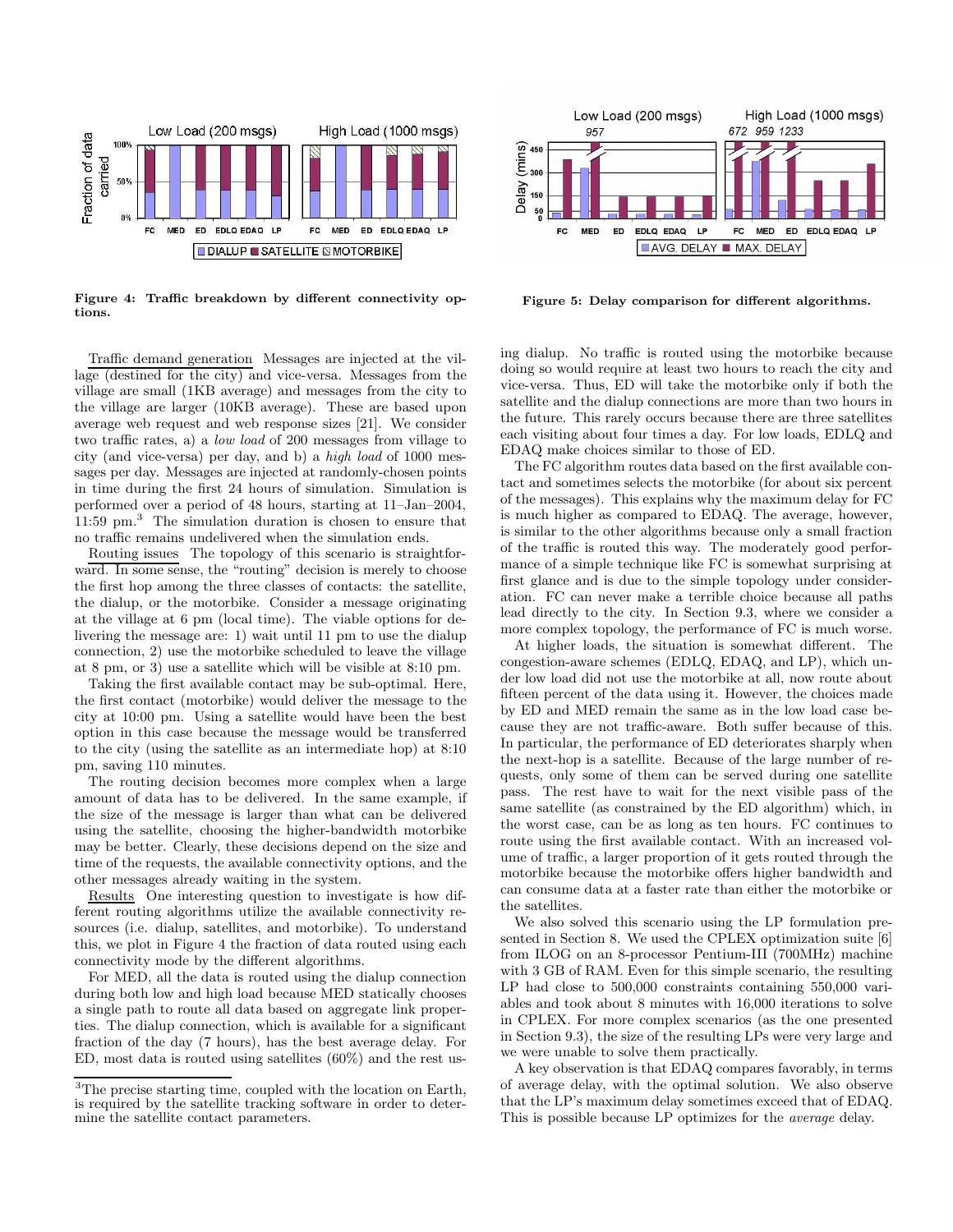

Figure 6: Map of San Francisco used for the bus movements. The physical cross-section of the above area is 4400m X 5600m. The three labeled lines A,B,C denote three of the twenty bus routes. It takes approximately 30 minutes for Bus A to complete one round-trip.

Discussion The village scenario is a simple scenario, but serves to illustrate that many factors have to be taken into consideration when making a routing decision. Using our evaluation framework, we find that simple techniques may fail to deliver the best performance, especially under congestion. We use our framework in the next section to explore a more complex scenario with multiple hops and mobile routers.

# **9.3 Scenario 2: A Network of City Buses**

Our second scenario is a city bus network. The nodes in the scenario are 20 city buses making scheduled bus trips inside San Francisco (Figure 6). The buses are capable of DTN-style store and forward operations and are equipped with radio-based communication capabilities. We compute the complete DTN graph for this scenario in two steps.

In the first step, we plot the motion of each individual bus on a two-dimensional plane representing the city. For each bus, an ordered sequence of stops (representing its route) is placed on the plane. Every time the bus makes a turn onto a new street, a stop is generated at the corresponding intersection. The bus moves along a straight line between two bus stops with a constant base speed. We use the actual bus routes published in the transit bus network schedule for San Francisco. We then add random pause times (chosen uniformly between 0 and 5 minutes) at each stop. In addition, the bus base speed is modified at each stop (chosen uniformly between 10 and 20 meters/second).

In the second step, we compute the time intervals during which the buses can communicate. We assume that the buses are fitted with radio transceivers and the ability to communicate is based on a very simple disc radio model. In the disc model, two buses can communicate if they are within a certain threshold distance, called the radio range. This model is an approximation and its main goal here is to provide a simple way to generate (dis)connections based on a known mobility pattern. To generate the time intervals when the buses can communicate, we wrote a separate program which moves nodes on a two-dimensional surface and computes the times when nodes are separated by the radio range threshold or less. The output of this program provides the dynamic topology input needed by the DTN simulator. The default radio range is 100 m in simulations. We also study the effect of varying radio range.

Traffic workload Traffic is generated over a period of 12 hours, which is divided into 12 intervals of 1 hour each. For each interval, 20 random source/destination bus pairs are chosen. Each source bus sends 200 messages to its destination bus during the one hour interval. The messages are injected simultaneously at a randomly-chosen time inside the one hour interval. This represents a bursty traffic pattern and creates more congestion in the network as compared to a more uniform load. The total simulation time is 24 hours. It gives most of the algorithms enough contacts to completely deliver the traffic demand.

Load As we shall see, the relative performance of the different algorithms is most sensitive to the amount of congestion present in the network. Congestion in a DTN depends on the relative ratio of traffic demand to the product of capacity and frequency of contacts. We define this ratio as the load on the network:

$$
Load = \frac{Traffic\ Demand\ in\ time\ T}{Context\ Volume}
$$

where,

$$
Context\ Volume = \sum_{e \in E} \int_0^T c(e, t) \ dt
$$

The contact volume gives the maximum amount of data that can be exchanged during the whole simulation time  $(T)$ . The traffic demand accounts for the entire volume of messages injected into the simulation. Even with a load of less than one, the network may be congested. A message may have to traverse multiple hops to reach its destination, thus reducing the effective usable bandwidth to handle other traffic demand. Furthermore, because both traffic demand and contacts are time sensitive, there may be times when contacts are available but no traffic is present to utilize them, thus underutilizing the available contact volume. In spite of these limitations, the above ratio provides some useful insight regarding the relationship between scenario parameters and algorithm performance.

Parameter sensitivity The load can be increased by either generating additional traffic demand or by reducing the contact volume. We fix the traffic demand and vary the contact volume. The contact volume can be varied by either varying the contact bandwidth (edge capacity) or the contact duration (the fraction of time an edge is available). For our scenario, the contact durations can be increased (decreased) by increasing (decreasing) the radio range.

Although increasing bandwidth and increasing the radio range both decrease the overall load on the network, they have different effects. The differences can be understood by observing the impact of parameter changes when traffic demand is minimal. A small radio range effectively disconnects the network even if bandwidth is plentiful. If bandwidth is limited but radio range is large, however, the impact on delivery is only minimal for light traffic. Thus, the role of bandwidth is prominent only when there is relatively large amounts of data to be moved.

Performance metrics In addition to average delay, we also use *delivery ratio* to compare our algorithms. The *delivery ratio* is defined as the ratio of the total amount of data delivered by the end of simulation to the total amount of data injected into the system. The delivery ratio may be less than one either because of buffer drops or because of insufficient contact volume to move data to its destination before the end of the simulation.

The next three subsections present a comparison of different algorithms as we vary bandwidth, radio range and buffer capacity. In each section, only one parameter is varied and the rest are kept constant. The default value for radio range is 100m. The default storage capacity was 100 MBytes and the default link bandwidth was 100 Kb/s.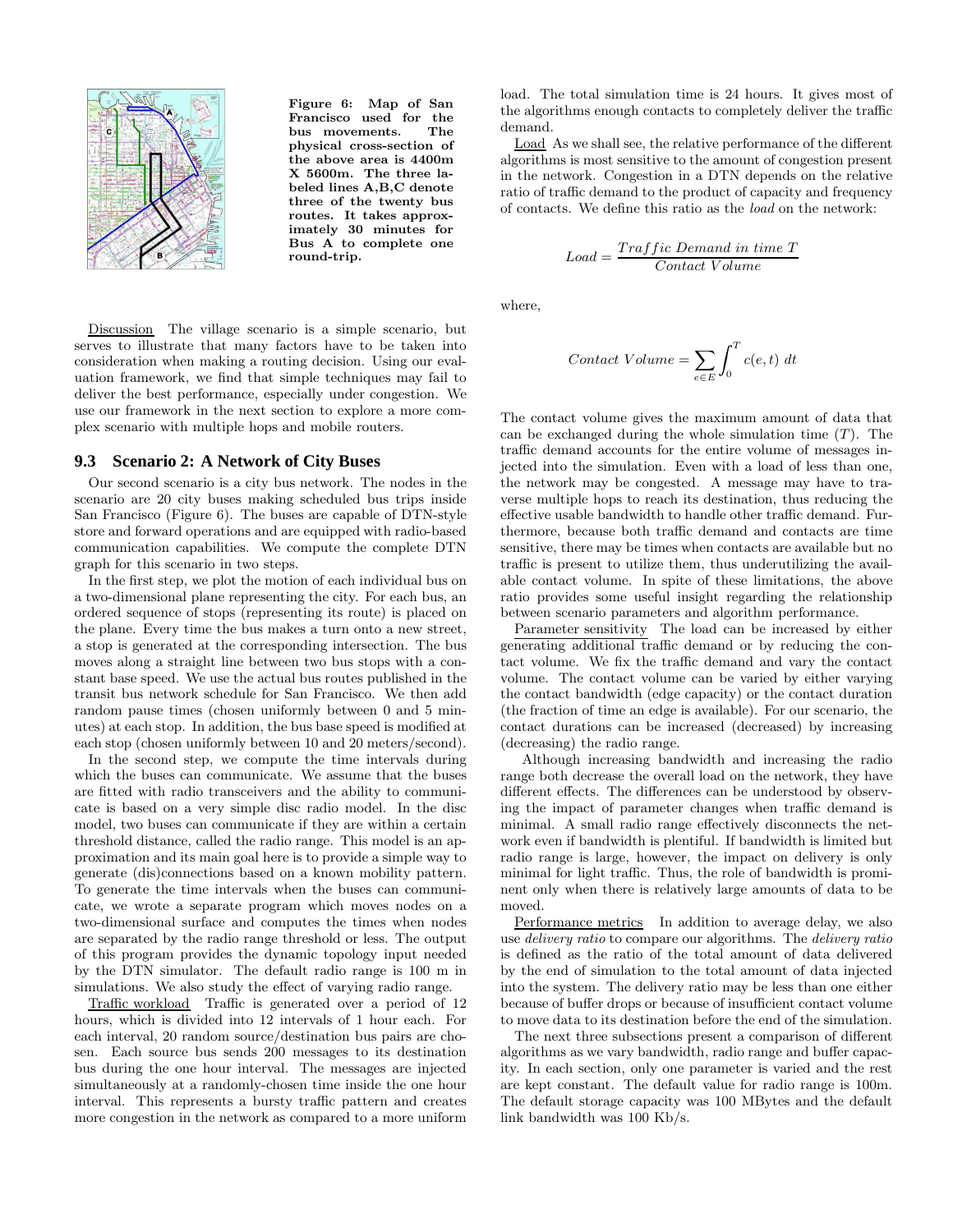

Figure 7: Effect of scaling load (by scaling bandwidth). Radio range is fixed at 100m.

#### **9.4 Results of Varying Bandwidth**

Figures 7(a) and (b) show the average delay and the delivery ratio, respectively, as load on the system increases (by decreasing bandwidth).

When the load is very small (less than .01), increasing bandwidth does not lead to any improvement in delay. At low load the bottleneck is due to poor timing: an insufficient volume of contacts is available when needed even though the aggregate volume of all contacts is sufficient to move all the generated data. However, in this operating range, the dynamic cost-based algorithms ED, EDLQ, and EDAQ (smarter algorithms) perform much better than FC and MED (simpler algorithms). For example, at a load of .01, MED has three times the delay of ED. As expected, FC has the worst performance among all the algorithms because of its essentially random selection of the next-hop.

As the load increases (or, equivalently, bandwidth decreases), average delay increases because the amount of data generated is comparable to the amount that can be moved in one contact. Therefore, multiple contacts are often required to move the data stored at a node. The effect of increased load is most evident in the line of ED in Figure 7. At low load (about 0.05), ED performs as well as EDAQ and EDLQ, but as load is increased its performance deteriorates and becomes similar to MED. This behavior is explained by recalling that under congestion a contact may finish before all the messages queued for it are sent. In the context of ED, this can now be disastrous for the unsent messages. Those messages delayed only to the next-hop (but reaching in time to catch the contact scheduled at the next-hop) continue on the planned route. However, messages that miss contacts at subsequent nodes as a result of missing the scheduled contact at the current node can get significantly more delayed. The situation is analogous to missing a connecting airline flight. Somewhat surprisingly, EDLQ and EDAQ have similar performance.

For very high load (above one), most of the data cannot be delivered during the simulation run (Figure 7(b)). For undelivered messages, we assign their delivery time as the end of the simulation. This underestimates the delay (perhaps significantly), but also ensures that we never overestimate it. As a consequence, all the algorithms appear to have almost the same (very high) delay when the load is extremely high.

Figures 8(a) and 8(b) show the cumulative distribution function of delay of the set of messages for the two cases: a) when bandwidth is high (400 Kb/s), and b) when bandwidth is low (20 Kb/s). The graph indicates superior performance of the smarter algorithms ED, EDLQ and EDAQ. It also illustrates that ED has exactly the same (optimal) performance when



Figure 8: Cumulative Distribution Function of delay for the set of all messages. Radio range is fixed at 100m.

| Radio range (km)   .05 |  |                                       |  |  |
|------------------------|--|---------------------------------------|--|--|
| Jup'                   |  | $.6 \mid 2.6 \mid 15 \mid 45 \mid 97$ |  |  |

Table 2: Network connectivity as a function of radio range.  $f_{up}$  denotes the percentage of time a pair of nodes are in mutual contact.  $f_{up} = 100$  denotes that two nodes are in continuous contact. The numbers reported here are obtained by averaging  $f_{up}$  over all pairs of nodes.

bandwidth is large, illustrated by observing that the lines for ED, EDLQ and EDAQ coincide. However, when bandwidth is low, the performance of ED is significantly worse than both EDLQ and EDAQ. The almost-overlapping CDFs for EDLQ and EDAQ again indicate that their performance is close, even at high load.



Figure 9: Average delay as radio range is scaled. The plots for ED, EDLQ and EDAQ overlap.

## **9.5 Results of Varying Radio Range**

Figure 9 plots the average message delay as radio range is increased (which effectively increases contact volume). For this plot, the link bandwidth was taken as large, allowing us to factor out congestion issues due to limited bandwidth.

From the graph, one can see that increasing the radio range reduces the average delay. This is expected, because by increasing the radio range, the buses are in mutual contact more frequently (and for longer duration) and hence, the waiting time is reduced. Table 2 shows the increase in network connectivity as radio range is increased (spanning nearly three orders of magnitude).

The difference between the simpler (FC, MED) and the smarter algorithms (ED, EDLQ, EDAQ) is much more pronounced when the radio range is small (i.e when the network is more disconnected), suggesting the increased benefits of smarter routing techniques as networks become more intermittent. Conversely, when radio range is very large (links are mostly available), the benefits of the smarter algorithms vanishes.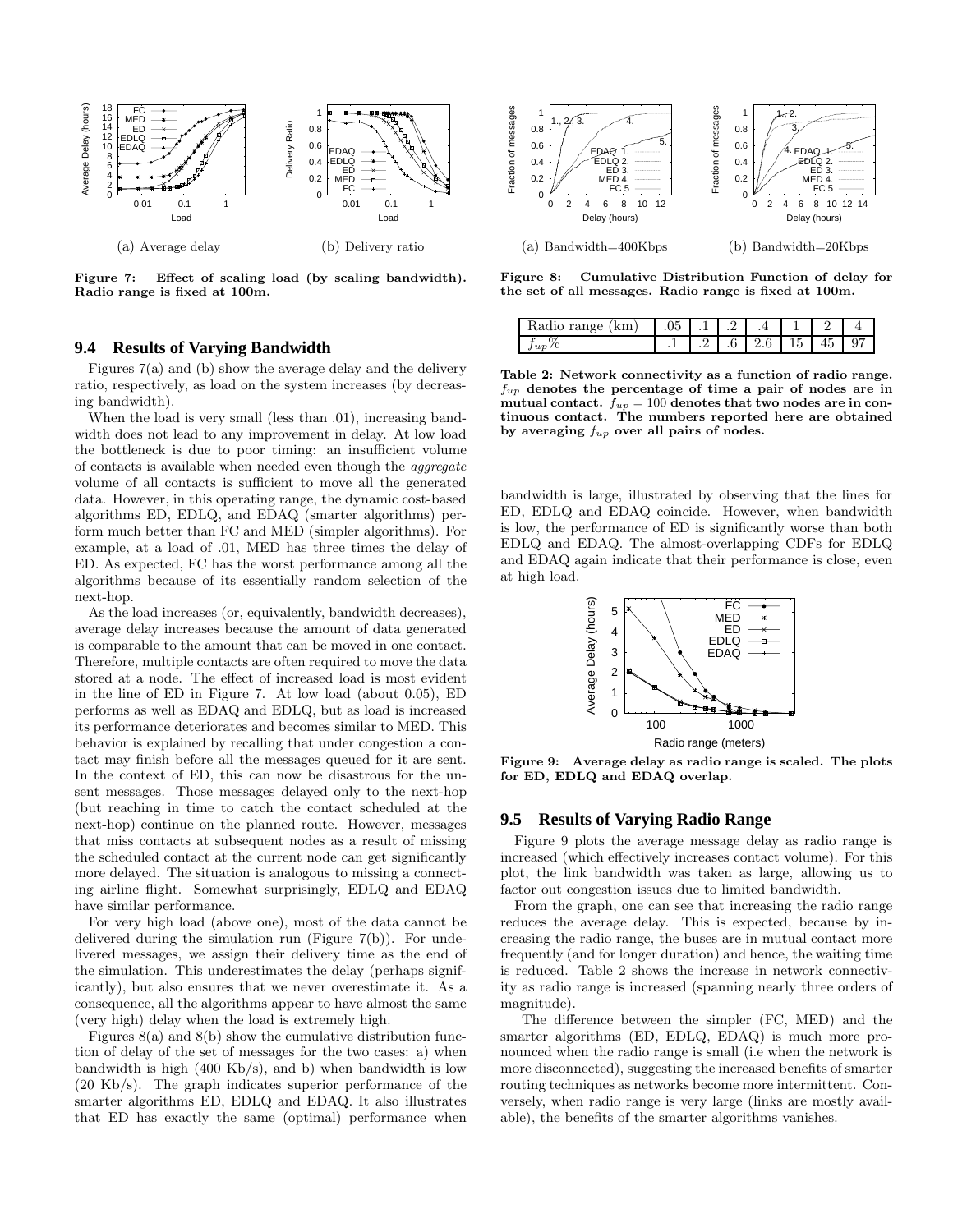

Figure 10: Fraction of data delivered to data generated as a function of storage capacity at nodes. The plots for ED, EDLQ and EDAQ overlap.

# **9.6 Results of Varying Buffer Capacity**

Most of the algorithms considered in this paper (except LP) are oblivious to buffer limitations. Therefore, we expect to see message drops when storage is limited. To explore this behavior, we vary the maximum available storage at each node to see how different algorithms perform with respect to message delivery. Figure 10 plots the data delivery ratio for different algorithms as a function of storage. The bandwidth is 400Kb/s (large) and the radio range is 100m.

When storage is limited, the smarter algorithms (ED, EDLQ, EDAQ) have significantly fewer drops than the simpler algorithms (FC, MED). When storage is sufficiently large, there are no drops and all algorithms have a delivery ratio of one. However, when storage availability is very limited, most messages get dropped and there is little benefit in employing a smarter route selection process. Therefore, we conclude that ED, EDLQ and EDAQ perform better than FC and MED when storage is limited, but any such performance benefits may be unrealized for networks with extremely large or extremely small store-andforward buffering.

#### **9.7 Summary**

It is evident that the smarter algorithms (ED, EDLQ, EDAQ) outperform the simpler algorithms (FC, MED), both in terms of delay and delivery ratio. The performance differences become more pronounced as the network becomes more intermittent. Further, as load is increased, ED performs much worse than EDLQ and EDAQ, as it is unable to mitigate the effects of congestion. Finally, EDLQ, which routes around congestion using only local queuing, performs comparably to EDAQ. This point is encouraging from an implementation standpoint, as implementing the queuing oracle on a frequently-disconnected network would likely present a significant distributed systems problem.

# **10. RELATED WORK**

#### **10.1 Store-and-Forward Systems**

Electronic mail may appear as a natural approach for handling message delivery in a frequently-disconnected environment. It does provide the required store-and-forward capability, but typically lacks any robust approach to dynamic routing. In the Internet, successful e-mail exchange (i.e. with SMTP) generally depends both on a successful DNS request/response transaction along with a reliable transport layer exchange protocol. The mail exchanger DNS facility ("MX record") provides a limited form of routing in the e-mail overlay, but falls far short of handling the type of routing problem discussed here. Thus, e-mail (at least Internet e-mail) is unable to deal with true dynamic routing and is not very robust to errors during message transfer.

Prior to the wide availability of Internet connectivity, the UUCP network carried news and electronic mail to a small but growing (and active) user community. It used source routing, and responsibility for route selection was left primarily to endusers. It was later enhanced with a form of static routing based on computing shortest paths on a topology graph distributed by e-mail (or entered manually).  $4$  To choose among local outgoing connections, fixed costs were assigned manually to links based upon the frequency and the quality of the connection. The MED algorithm is similar to above idea.

#### **10.2 Optimization Techniques and Network Flows**

The field of operations research is rich with variations on optimization problems involving network flows, shipment of materials, and scheduling. A complete survey could not possibly be accomplished here. However, some of the more relevant work includes the quickest transshipment problem, dynamic multicommodity flow problems, etc. [14]. Frequently, network flow problems that involve temporal sensitivities are solved as traditional graph problems on time-expanded graphs. These graphs, introduced as early as 1962 by Ford and Fulkerson [9], can be used to capture the temporal dynamics as additional nodes and edges. The issue with computing on such graphs is that they can significantly expand the search space, leading to very large problems.

Focusing specifically on shortest path (single path) solutions, algorithms for dynamic networks have been investigated by Orda et.al. in [19]. In this respect, our primary contribution has been to define appropriate cost functions in the context of the DTN routing problem. The issue of splitting (allowing message fragments to take multiple paths) and buffer constraints makes the problem much more challenging. The problem is further complicated because of multiple commodities, time-varying capacities, non-zero and possibly time-varying propagation delays, etc. The specific case of zero propagation delays with finite buffers and time-varying capacities has been addressed by Ogier [18]. In summary, although many of these aspects have been discussed in literature either individually (or as a subset), the complete LP formulation taking into account all these aspects is novel.

## **10.3 Routing in DisconnectedMobile Adhoc Networks**

Our present exploration of the DTN routing problem is focused on cases where the topology dynamics are known (or nearly known) in advance. Clearly, however, many systems will not exhibit such predictability or will exhibit partial predictability. A series of efforts [13, 22, 24, 5] in the context of sensor/mobile-adhoc networks looks into providing connectivity when topology dynamics are unknown. Generally, these techniques employ a form of data duplication within the network and achieve eventual delivery. Such duplication requires a way of getting rid of unnecessary copies to reduce the buffer occupancy. We believe that a hybrid approach, possibly employing some of the epidemic techniques in conjunction with the techniques discussed here, may be appropriate for such systems.

#### **11. CONCLUSION**

DTN routing appears to be a rich and challenging problem. It requires techniques to select paths, schedule transmissions, estimate delivery performance, and manage buffers. The problem of networking on frequently-disconnected networks is receiving more attention as the desire to have data connectivity in devices

 $^{4}$ A user program called *pathalias* [11] performed this function.